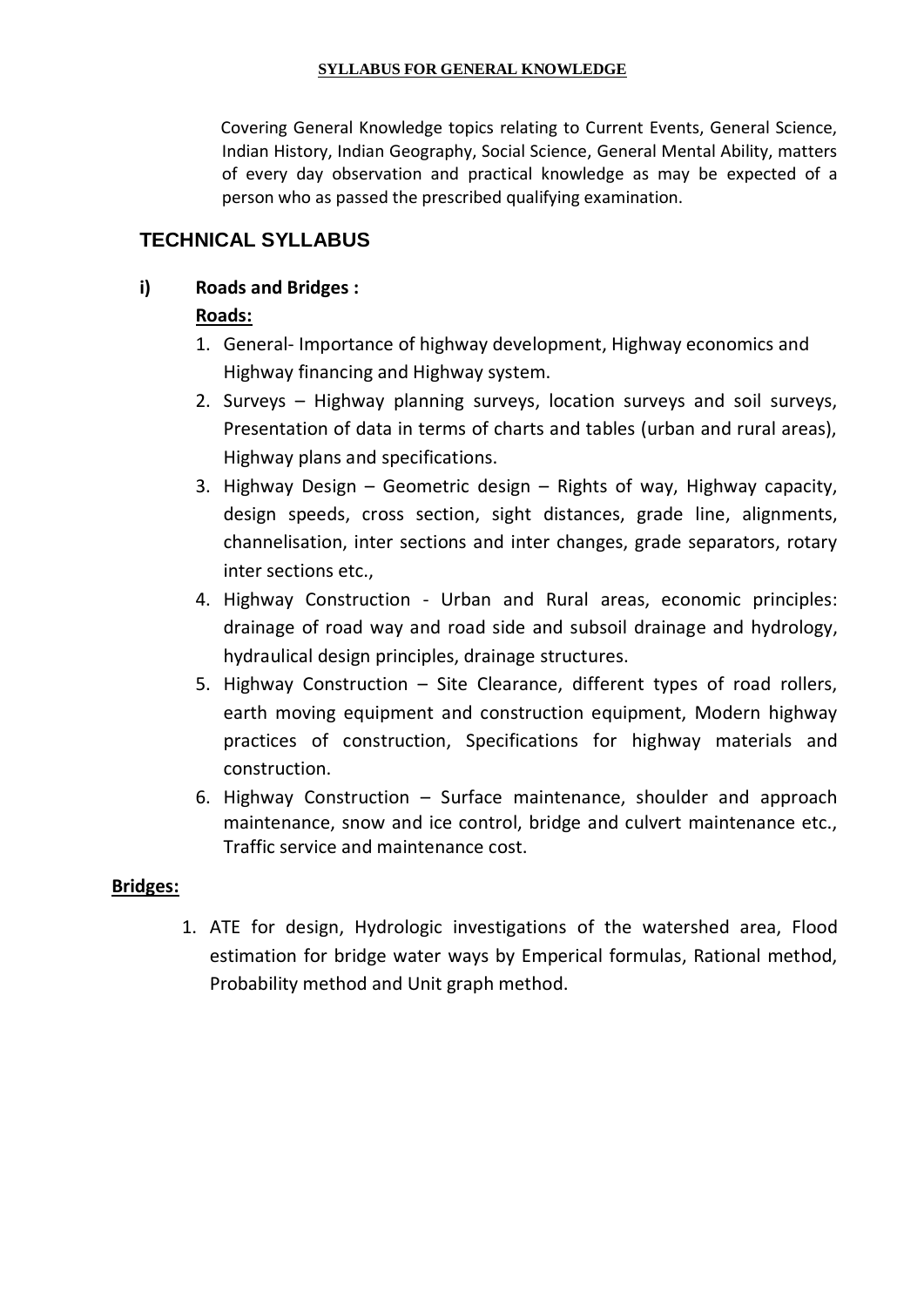- 2. Practical rules of design and economic Span Types of Bridges such as Deck and through bridges, Bowstring, suspension and Moveable-span bridges.
- 3. Design of floor system and different types of bearing specifications for Railway and Highway bridges.

# **ii) Construction Technology and Management:**

- 1. Quantitative methods in construction.
- 2. Construction, planning and control.
- 3. Advances in construction materials.
- 4. Construction in disaster prone areas.
- 5. Rehabilitation of structures.
- 6. Construction economics and finance.
- 7. Construction management and computer application.
- 8. Mechanisation in construction.
- 9. State laws governing construction.

## **iii) Highway Engineering:**

- 1. General Importance of highway development, Highway financing and Highway system.
- 2. Surveys- Highway planning surveys, location surveys and soil surveys, Presentation of date in terms of charts and tables (urban and rural areas) Highway plans and specifications.
- 3. Highway design- Geometric design Rights of way, Highway capacity, design speeds, cross section, sight distances, grade line, alignment, channelisation, inter-section, etc.,
- 4. Highway Drainage Urban and Rural areas, economic principles drainage of roadway and road side and sub soil drainage and hydrology, hydraulical design principles, drainage structure.
- 5. Highway Construction Site clearance, different types of road rollers, earth moving equipment and construction equipment, Modern highway practices of construction, Specifications for highway materials and construction.
- 6. Highways Maintenance- Surface maintenance, shoulder and approach maintenance, snow and ice control, bridge and culvert maintenance, etc., Traffic service and maintenance cost.

## **iv) Advance Structure:**

1. Compound stesses and strains – Mohr's Circle and its application. Compound strains, Principal strains, graphical solutions.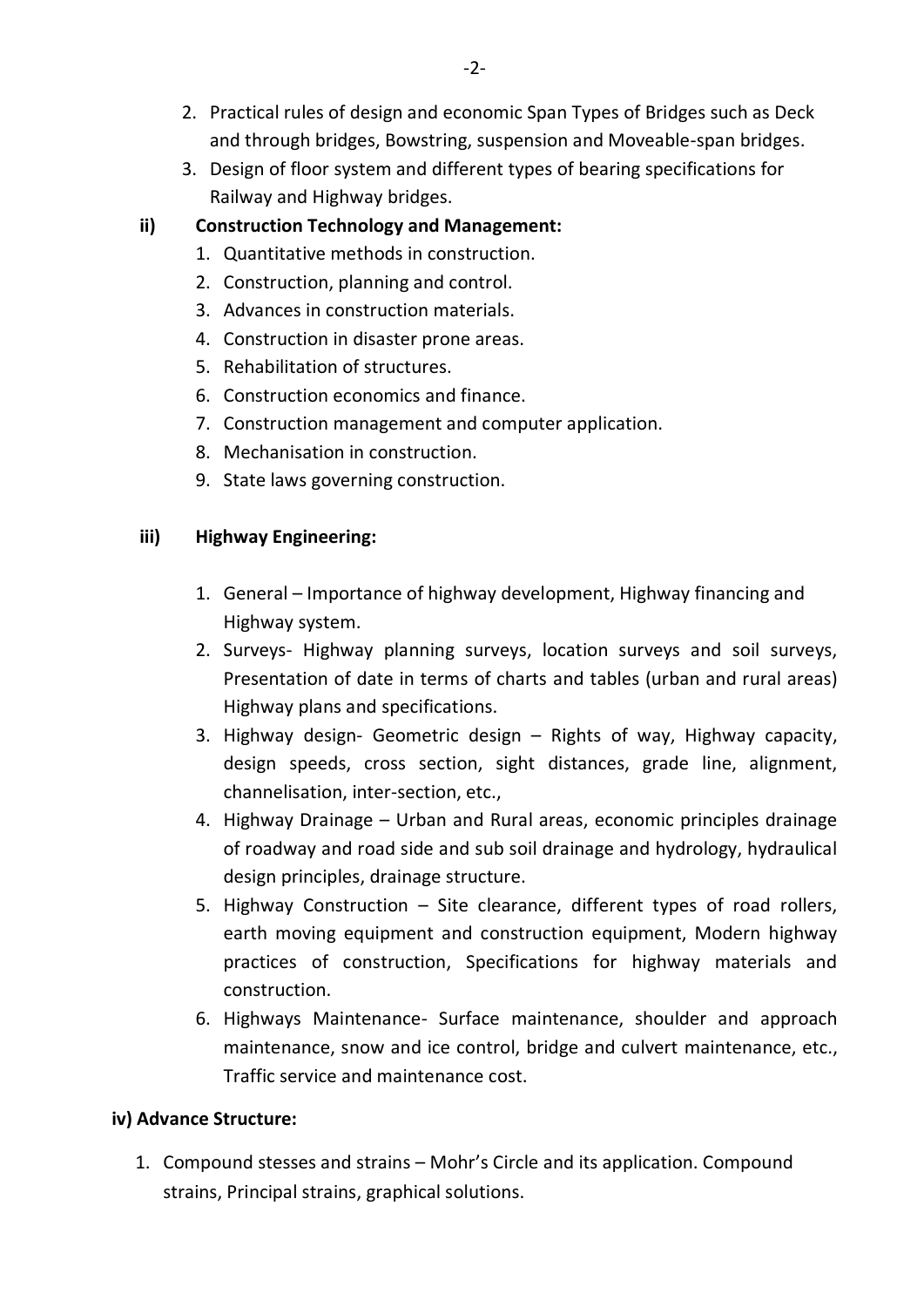- 2. Effects of temperature on Mechanical properties of materials.
- 3. Theories of elastic failure.
- 4. Strain Energy Methods Deflection of simple trusses, strain every methods applied to simple beams and trusses.
- 5. Castigliano's Theorem I and its application to simple cases.
- 6. Analysis of continuous beams, propped cantilevers, fixed beams, Slope-deflection equations and moment distribution.
- 7. Three hinged arches, Lines of resistance through hinged arches under dead and live loads, Influence lines for horizontal thrust and bending moment. Reaction locus.
- 8. Rolling loads-curves of maximum bending moments and maximum shear forces, the enveloping parabola and determination of equivalent uniformly distributed load under different system of loading.
- 9. Influence lines of reaction, shear force, bending moment and deflection, Reversal of stress under live load, Williot-Mohr's diagram.
- 10.Determination of stresses in the members of the frames due to rolling loads Influence lines.

## **v) Public Health Engineering :**

- **(a) Sanitary Engineering:**
	- 1. Drainage and Sewerage Objects of Scheme surface drainage, underground severage systems and the general arrangement of the several works, principles of design, Data to be collected, allowances for inclusions of the foul part of the rainfall, size velocity and gradients of sewers, Selection of suitable system and evolution of a scheme, design of the several necessary works of a sewer lines.
	- 2. House Drainage Water closets, taps, soil and other pipes, sinks, invotories,urinals and baths.
	- 3. The sewer line Laying, joining and testing of sewer, Construction of manholes, flushing tanks, Over flows junctions, catch-basin inverted syphons and public conveniences, maintenance of sewer lines.
	- 4. Pumping sewage Treatment of sewage before disposal objects. Characteristics of sewage, Modern methods of treatment including diffused air and other process, Collection and disposal of solid refuse, Screening and pulversing – various methods of composting – utilization and disposal.
	- 5. Elements of Public Health Engineering Latrines, Drainage refuse collection and disposal, plumbing, food and milk sanitation, restaurants, market places, slaughter houses, cemeteries, parks, hospitals, playgrounds and cinema halls.